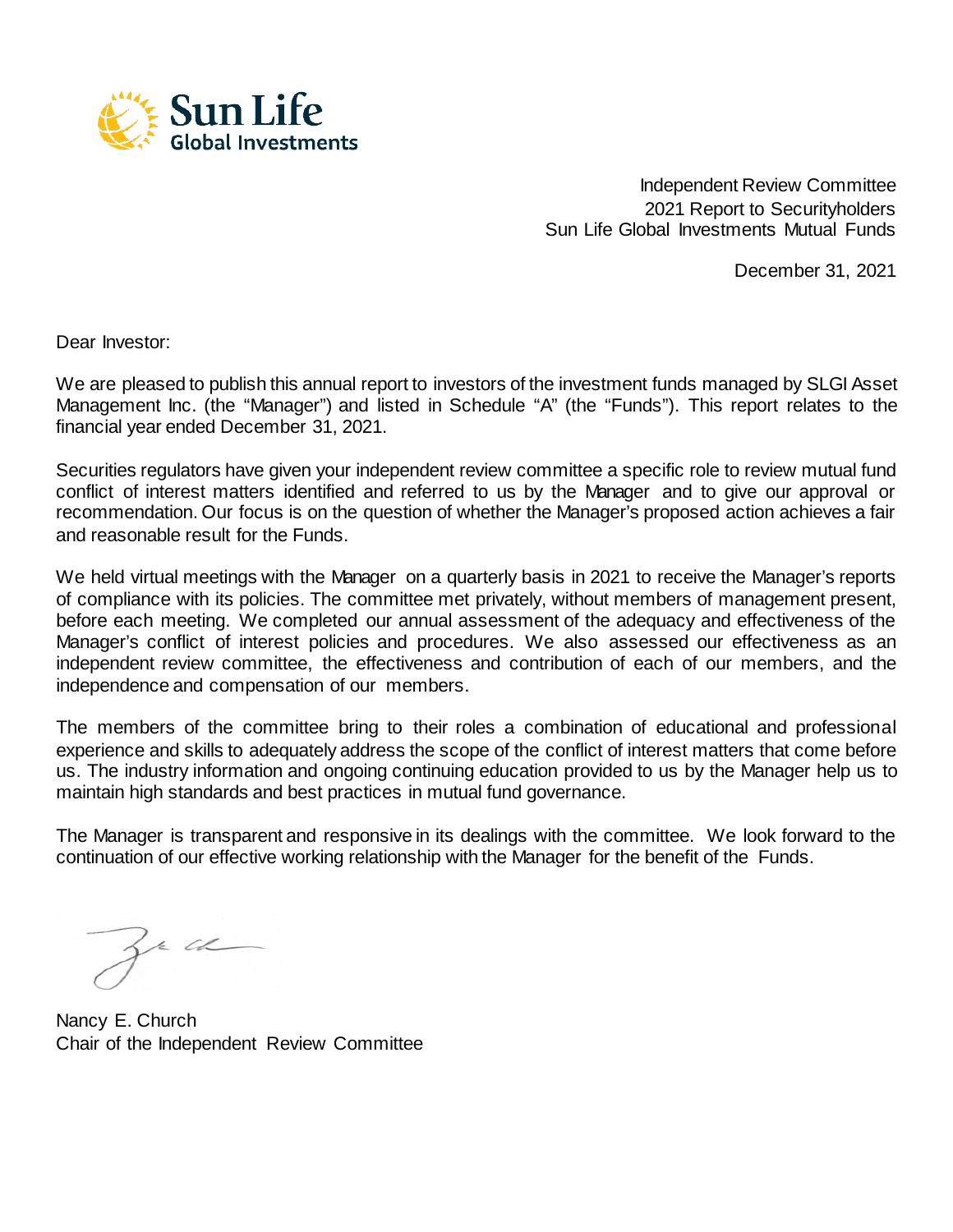# **Members of your Independent Review Committee ("IRC")**

| Name                        | <b>Current Employment</b>                  | Residence             | First appointed |
|-----------------------------|--------------------------------------------|-----------------------|-----------------|
| <b>Nancy Church (Chair)</b> | <b>Retired Lawyer</b>                      | Brantford,<br>Ontario | June 8, 2017    |
| <b>Frank Lippa</b>          | <b>Financial Services</b><br>Consultant    | Toronto,<br>Ontario   | August 19, 2020 |
| André Fok Kam               | Regulatory and<br>Compliance<br>Consultant | Montreal,<br>Quebec   | August 20, 2018 |

## **Holding of Securities**

### *(a) Funds*

As at December 31, 2021, the percentage of securities of each series of the Funds beneficially owned, directly or indirectly, in aggregate, by all members of the IRC, did not exceed 10 per cent of that series.

### *(b) Manager*

As at December 31, 2021, no member of the IRC beneficially owned, directly or indirectly, any class or series of voting or equity securities of the Manager.

### *(c) Any person or company that provides services to the investment fund or the manager as at December 31, 2021*

As at December 31, 2021 the percentage of securities of each class or series of voting or equity securities in any person or company that provides services to the Funds or the Manager beneficially owned, directly or indirectly, in aggregate, by all members of the IRC was insignificant and was considered by the IRC to have no impact on the independence or objectivity of its members.

### **Compensation and Indemnities**

The aggregate compensation paid and expenses reimbursed by the Funds to themembers of the IRC for the year was \$113,500. This compensation was in line with the Manager's recommendation. This amount was allocated among the Funds managed by the Manager in a manner that was considered by the Manager to be fair and reasonable to the Funds.

No indemnities were paid to the members of the IRC by the Funds during the period.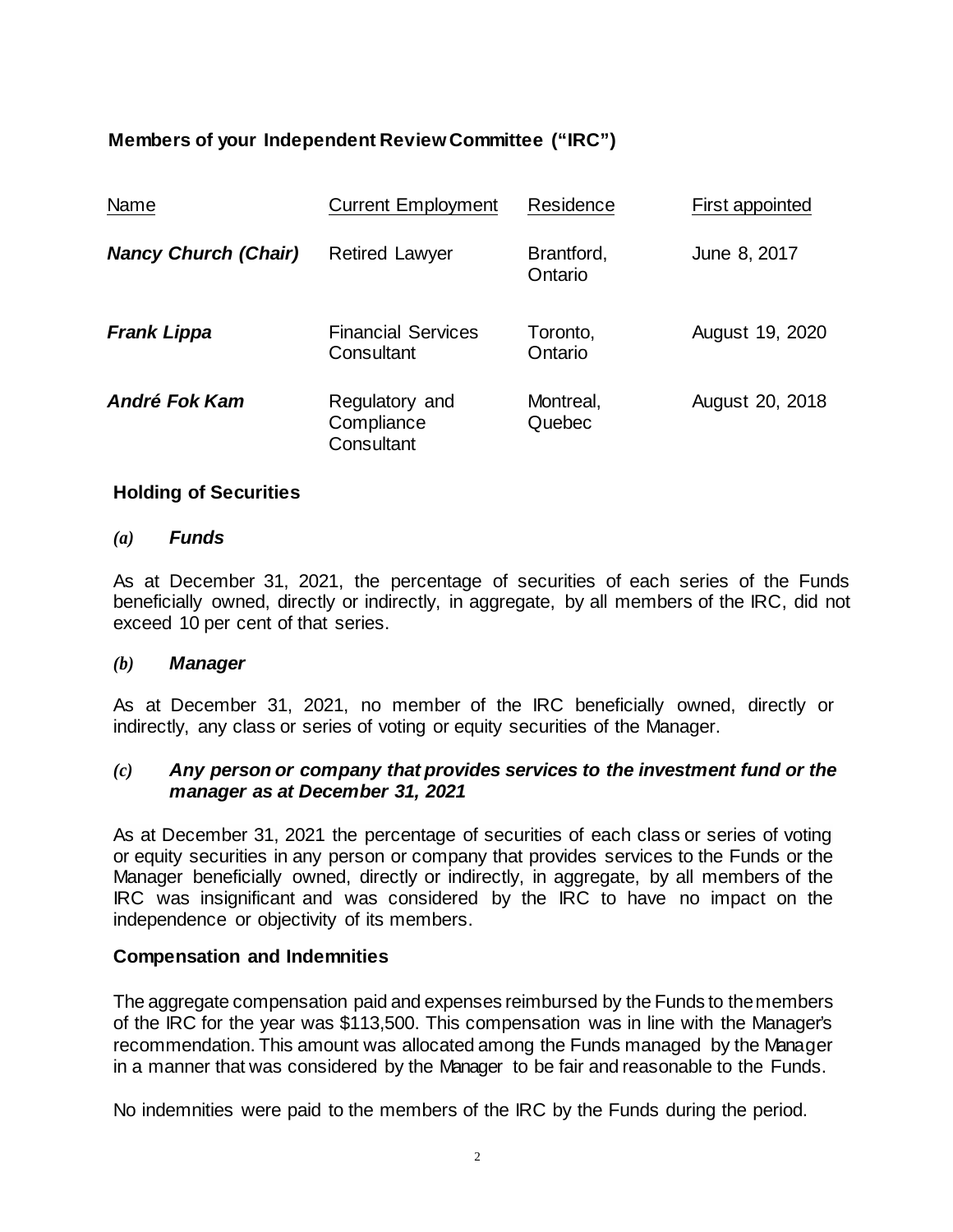At least annually, the IRC reviews its compensation giving consideration to the following:

- 1. the best interests of the Funds;
- 2. that each Fund must pay its reasonable allocation of the compensation of the members of your IRC from the assets of the Fund;
- 3. that compensation paid to your IRC by each Fund should fairly and reasonably reflect the general and specific benefits accruing to the Fund;
- 4. the number, nature and complexity of the Funds for which your IRC acts; and
- 5. the nature and extent of the workload of each member of your IRC.

## **Conflict of Interest Matters**

The IRC is not aware of any instance in which the Manager acted in a conflict of interest matter but did not meet a condition imposed by the IRC in its recommendations or approvals. The Manager has an obligation to notify the IRC of any such instances.

## *Approvals and Standing Instructions*

The Manager received approvals and relied on standing instructions with respect to the following activities. In each case, the standing instructions require the Manager to comply with its related policy and procedures and to report periodically to your IRC.

- 1. Allowing the Funds to purchase and hold securities of the related issuer, Sun Life Financial Inc.
- 2. Allowing the Funds to purchase or sell equity and debt securities from or to a related dealer when the related dealer is acting as principal.
- 3. Allowing the Sun Life Core Advantage Credit Private Pool to purchase securities of SLC Management Short Term Private Fixed Income Plus Fund without prior investor consent.

## *Positive Recommendations and Standing Instructions*

The Manager received positive recommendations and relied on standing instructions with respect to the conflict of interest matters addressed by the following policies. In each case, the standing instructions require the Manager to comply with its related policy and procedures and to report periodically to your IRC.

- 1. Personal Trading Policy, which restricts most personal trading by certain individuals employed by the Manager but allows those individuals to trade in certain securities for their own account subject to controls.
- 2. Allocation of Fees and Expenses Policy, which allows the Manager to charge expenses to the Funds, to allocate expenses between the Manager and the Funds and to allocate expenses among the Funds and other funds managed by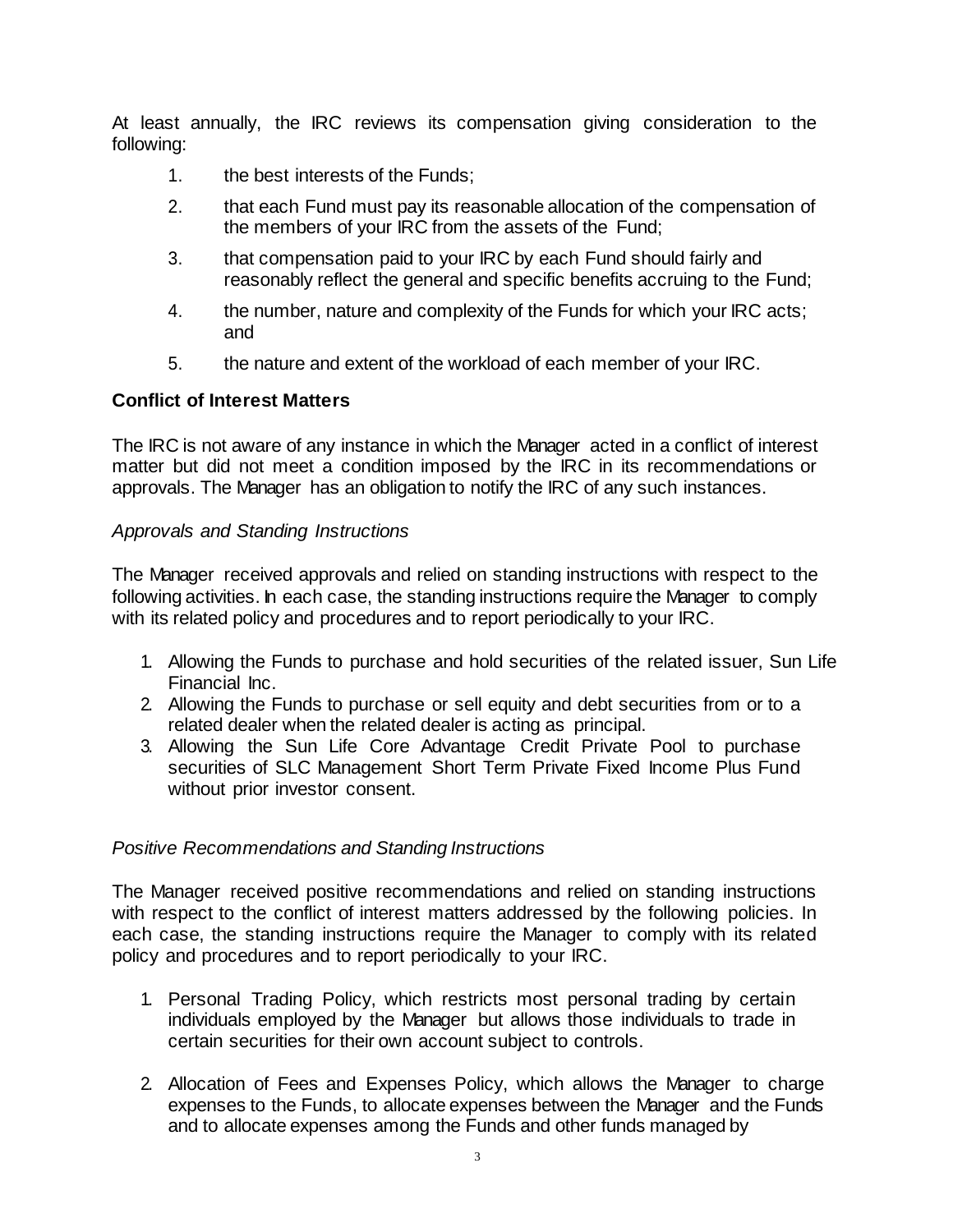the Manager or an affiliate, including expenses charged by related parties for services provided to the Manager and the Funds.

- 3. Brokerage Commission (Soft Dollar) Policy, which allows the Manager to obtain order execution for the Funds as well as certain additional goods and services (generally, research) for the benefit of its clients, including the Funds, using brokerage commissions paid by the Funds.
- 4. Trading Policy, which covers a number of different areas, including: (i) the best execution of trades; (ii) error correction, which directs the circumstances and manner in which the Manager will correct trading errors in the portfolio investments of a Fund; and (iii) fair allocations of investment opportunities.
- 5. Standards of Fairness in Allocation of Trading Opportunities Policy, which requires the Manager to allocate trades fairly among clients, including the Funds, particularly where demand for a security exceeds supply.
- 6. Fund Asset Valuation Policy, which directs how a Fund's securities will be valued in order to obtain a fair net asset value of the Fund.
- 7. Proxy Voting Policy, which directs how the Manager will vote a Fund's proxies of securities issued by Sun Life Financial Inc. and its affiliates and when voting a Fund's proxy will raise a possible conflict of interest for a sub-advisor or the Manager.
- 8. Short-term or Excessive Trading and Late Trading Policy, which sets out the steps the Manager will take to monitor, detect and deter short-term trading and market timing and to prohibit late trading by securityholders in units or shares of the Funds.
- 9. Sub-Advisor Oversight Policy, which directs how the Manager monitors and manages sub-advisor conflicts of interest.
- 10. Client Name Registered Investments in Terminating Funds Policy, which allows the Manager to switch remaining client name registered investments in a terminating fund into the Sun Life Money Market Fund.
- 11. Large Investments in the Funds Policy, which sets out the steps the Manager will take to monitor, detect and report on large investments in the Funds, including investments made by the Manager and its affiliates.
- 12. Seed Capital Redemption Policy, which sets out the process the Manager will follow to allow a redemption of seed capital invested in a Fund by the Manager or its affiliates.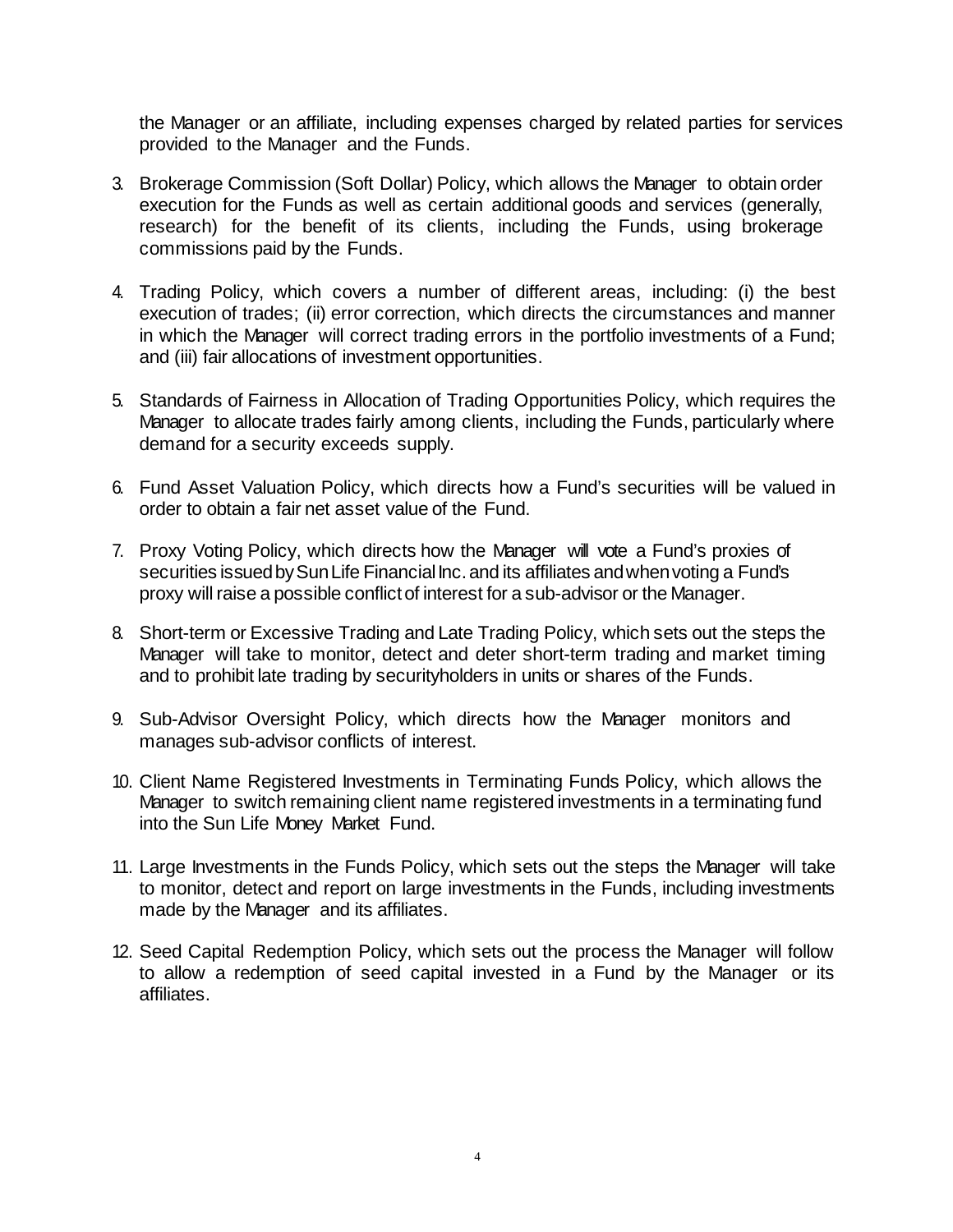#### **Schedule "A"**

#### **Funds covered by this report**

*As of December 31, 2021*

[Sun Life Aditya Birla India Fund](javascript:;) [Sun Life Amundi Emerging Markets Debt Fund](javascript:;) Sun Life BlackRock Canadian Composite Equity Fund [Sun Life BlackRock Canadian Equity Fund](javascript:;) Sun Life BlackRock Canadian Universe Bond Fund [Sun Life Core Advantage Credit Private Pool](javascript:;) Sun Life Dynamic [Equity Income Fund](javascript:;) [Sun Life Dynamic Strategic Yield Fund](javascript:;) [Sun Life Global Tactical Yield Private Pool](javascript:;) [Sun Life Granite Balanced Growth Portfolio](javascript:;) [Sun Life Granite Balanced Portfolio](javascript:;) [Sun Life Granite Conservative Portfolio](javascript:;) [Sun Life Granite Enhanced Income Portfolio](javascript:;) [Sun Life Granite Growth Portfolio](javascript:;) [Sun Life Granite Income Portfolio](javascript:;) [Sun Life Granite Moderate Portfolio](javascript:;) Sun Life Granite Tactical Completion Fund [Sun Life JPMorgan International Equity Fund](javascript:;) [Sun Life KBI Global Dividend Private Pool](javascript:;) Sun Life KBI Sustainable Infrastructure Private Pool [Sun Life MFS Canadian Bond Fund](javascript:;) [Sun Life MFS Canadian Equity Fund](javascript:;) [Sun Life MFS Dividend Income Fund](javascript:;) [Sun Life MFS Global Growth Fund](javascript:;) [Sun Life MFS Global Total Return Fund](javascript:;) [Sun Life MFS Global Value Fund](javascript:;) [Sun Life MFS International Opportunities Fund](javascript:;) [Sun Life MFS International Value Fund](javascript:;) [Sun Life MFS Low Volatility Global Equity Fund](javascript:;) [Sun Life MFS Low Volatility International Equity Fund](javascript:;) [Sun Life MFS U.S. Equity Fund](javascript:;) [Sun Life MFS U.S. Growth Fund](javascript:;) Sun Life MFS U.S. Mid Cap Growth Fund [Sun Life MFS U.S. Value Fund](javascript:;) [Sun Life Milestone 2025 Fund](javascript:;) [Sun Life Milestone 2030 Fund](javascript:;) [Sun Life Milestone 2035 Fund](javascript:;) [Sun Life Milestone Global Equity Fund](javascript:;) [Sun Life Money Market Fund](javascript:;) [Sun Life Multi-Strategy Bond Fund](javascript:;) [Sun Life NWQ Flexible Income Fund](javascript:;) [Sun Life Real Assets Private Pool](javascript:;) [Sun Life Schroder Emerging Markets Fund](javascript:;) [Sun Life Schroder Global Mid Cap Fund](javascript:;) [Sun Life Tactical Balanced ETF Portfolio](javascript:;) [Sun Life Tactical Conservative ETF](javascript:;) Portfolio [Sun Life Tactical Equity ETF Portfolio](javascript:;) [Sun Life Tactical Fixed Income ETF Portfolio](javascript:;) [Sun Life Tactical Growth ETF Portfolio](javascript:;) Sun Life U.S. Core Fixed Income Fund [Sun Life Wellington Opportunistic Fixed Income Private Pool](javascript:;)